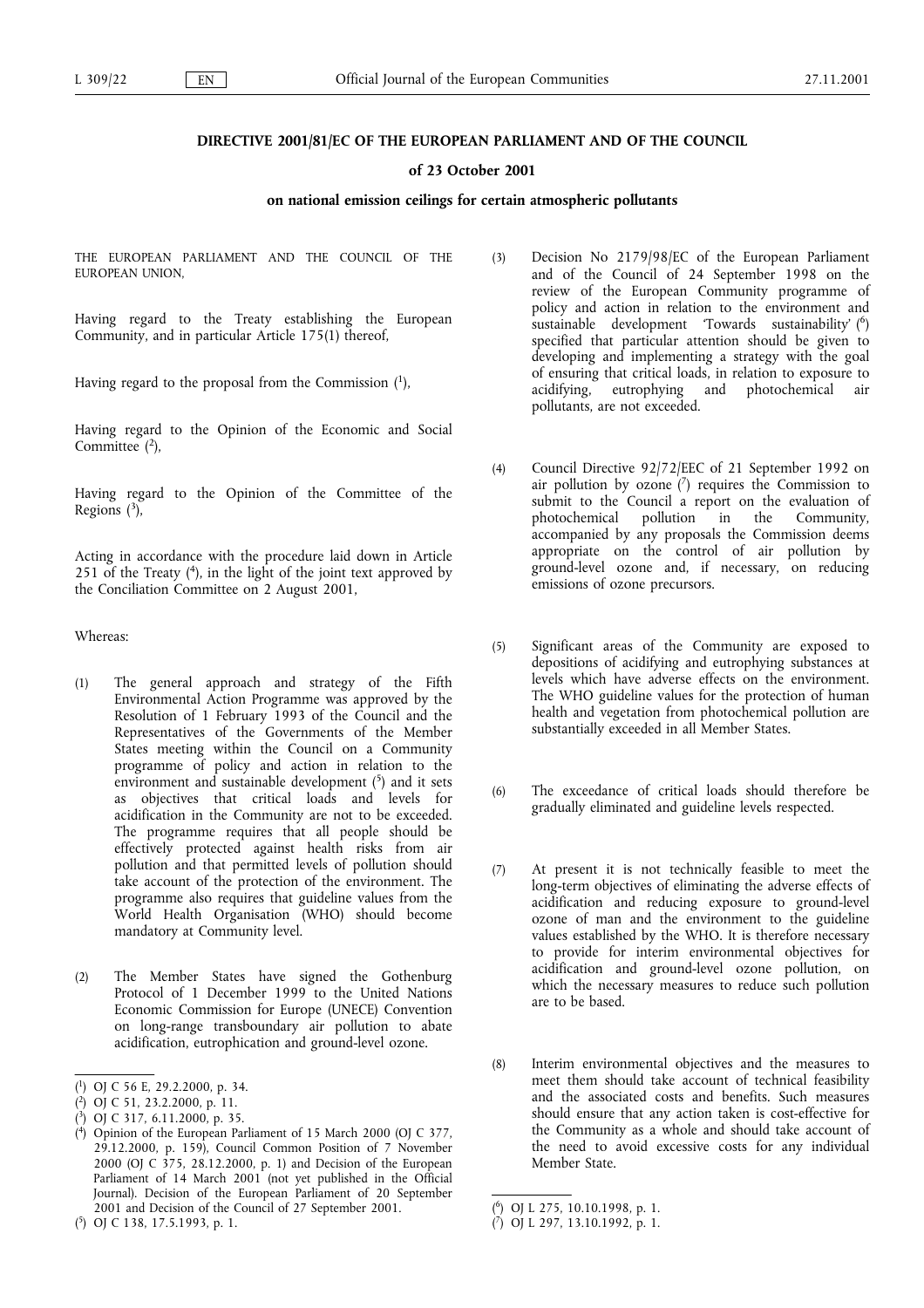- (9) Transboundary pollution contributes to acidification, soil eutrophication and ground-level ozone formation, the abatement of which requires coordinated Community action.
- (10) Reducing emissions of the pollutants causing acidification and exposure to ground-level ozone will also reduce soil eutrophication.
- (11) A set of national ceilings for each Member State for emissions of sulphur dioxide, nitrogen oxides, volatile organic compounds and ammonia is a cost-effective way of meeting interim environmental objectives. Such emission ceilings will allow the Community and the Member States flexibility in determining how to comply with them.
- (12) Member States should be responsible for implementing measures to comply with national emission ceilings. It will be necessary to evaluate progress towards compliance with the emission ceilings. National programmes for the reduction of emissions should therefore be drawn up and reported on to the Commission and should include information on the measures adopted or envisaged to comply with the emission ceilings.
- (13) In accordance with the principle of subsidiarity as set out in Article 5 of the Treaty and taking account, in particular, of the precautionary principle, the objective of this Directive, namely limitation of emissions of acidifying and eutrophying pollutants and ozone precursors, cannot be sufficiently achieved by the Member States because of the transboundary nature of the pollution and can therefore be better achieved by the Community; in accordance with the principle of proportionality this Directive does not go beyond what is necessary to achieve that purpose.
- (14) There should be a timely review of the progress made by Member States towards the emission ceilings, as well as a review of the extent to which implementing the ceilings is likely to meet interim environmental objectives, for the Community as a whole. Such review should consider also scientific and technical progress, developments in Community legislation and emission reductions outside the Community with special regard to progress made inter alia by the accession candidate countries. In that review, the Commission should undertake a further examination of the costs and benefits of the emission ceilings, including their cost-effectiveness, marginal costs and benefits and socio-economic impact and any impact on competitiveness. The review should also consider the limitations on the scope of this Directive.
- (15) The Commission should for this purpose prepare a report to the European Parliament and the Council and, if it considers it necessary, propose appropriate amendments to this Directive taking account of the effects of any relevant Community legislation inter alia setting emission limits and product standards for relevant sources of emissions and international regulations concerning ship and aircraft emissions.
- (16) Sea transport is a significant contributor to emissions of sulphur dioxide and nitrogen oxides and also to concentrations and depositions of air pollutants in the Community. Such emissions should therefore be reduced. Article 7(3) of Council Directive 1999/32/EC of 26 April 1999 relating to a reduction in the sulphur content of certain liquid fuels and amending Directive  $93/12/EEC$  (<sup>1</sup>) requires the Commission to consider which measures could be taken to reduce the contribution to acidification of the combustion of marine fuels other than those specified in Article 2(3) of that Directive.
- (17) Member States should seek to ratify Annex VI to the International Convention for the Prevention of Pollution from Ships (MARPOL) as soon as possible.
- (18) Owing to the transboundary nature of acidification and ozone pollution, the Commission should continue to examine further the need to develop harmonised Community measures, without prejudice to Article 18 of Council Directive 96/61/EC of 24 September 1996 concerning integrated pollution prevention and control  $(2)$ , with the aim of avoiding distortion of competition, and taking into account the balance between benefits and cost of action.
- (19) The provisions of this Directive should apply without prejudice to the Community legislation regulating emissions of those pollutants from specific sources and to the provisions of Council Directive  $96/61/EC$  in relation to emission limit values and use of best available techniques.
- (20) Emission inventories are necessary to monitor progress towards compliance with the emission ceilings and must be calculated in accordance with internationally agreed methodology and reported on regularly to the Commission and the European Environment Agency (EEA).
- (21) Member States should lay down rules on penalties applicable to infringements of the provisions of this Directive and ensure that they are implemented. The penalties should be effective, proportionate and dissuasive.

<sup>(</sup> 1) OJ L 121, 11.5.1999, p. 13.

<sup>(</sup> 2) OJ L 257, 10.10.1996, p. 26.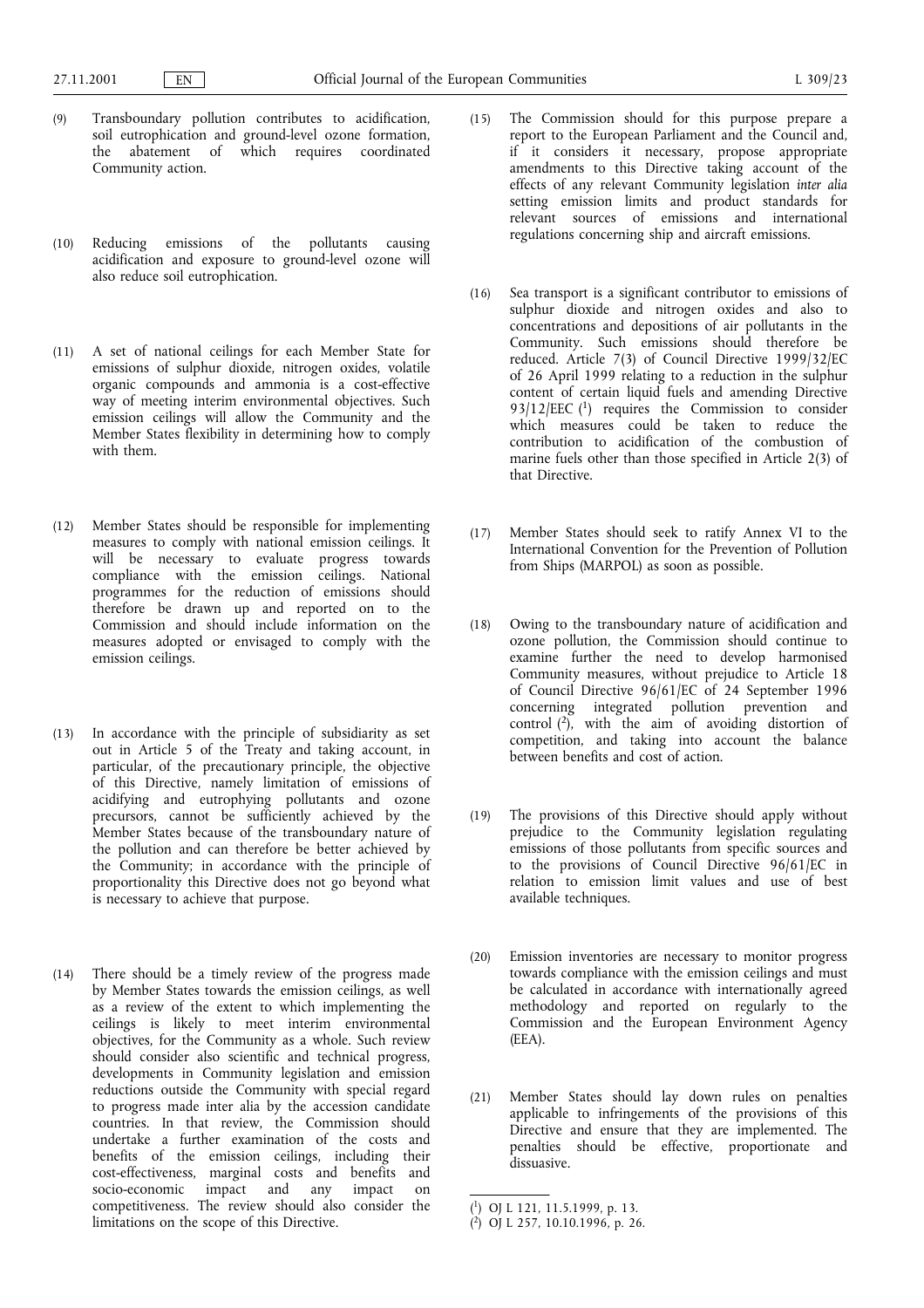- (22) The measures necessary for the implementation of this Directive should be adopted in accordance with Council Decision 1999/468/EC of 28 June 1999 laying down the procedures for the exercise of implementing powers conferred on the Commission (1).
- (23) The Commission and Members States should cooperate internationally with a view to achieving the objectives of this Directive,

HAVE ADOPTED THIS DIRECTIVE:

### Article 1

# **Objective**

The aim of this Directive is to limit emissions of acidifying and eutrophying pollutants and ozone precursors in order to improve the protection in the Community of the environment and human health against risks of adverse effects from acidification, soil eutrophication and ground-level ozone and to move towards the long-term objectives of not exceeding critical levels and loads and of effective protection of all people against recognised health risks from air pollution by establishing national emission ceilings, taking the years 2010 and 2020 as benchmarks, and by means of successive reviews as set out in Articles 4 and 10.

## Article 2

## Scope

This Directive covers emissions in the territory of the Member States and their exclusive economic zones from all sources of the pollutants referred to in Article 4 which arise as a result of human activities.

It does not cover:

- (a) emissions from international maritime traffic;
- (b) aircraft emissions beyond the landing and take-off cycle;
- (c) for Spain, emissions in the Canary Islands;
- (d) for France, emissions in the overseas departments;
- (e) for Portugal, emissions in Madeira and the Azores.

# Article 3

## Definitions

For the purposes of this Directive:

- (a) 'AOT 40' means the sum of the difference between hourly concentrations of ground-level ozone greater than 80  $\mu$ g/m<sup>3</sup> (= 40 ppb) and 80  $\mu$ g/m<sup>3</sup> during daylight hours accumulated from May to July each year;
- (b) 'AOT 60' means the sum of the difference between hourly concentrations of ground-level ozone greater than 120

 $\mu$ g/m<sup>3</sup> (=60 ppb) and 120  $\mu$ g/m<sup>3</sup> accumulated throughout the year;

- (c) 'critical load' means a quantitative estimate of an exposure to one or more pollutants below which significant adverse effects on specified sensitive elements of the environment do not occur, according to present knowledge;
- (d) 'critical level' means the concentration of pollutants in the atmosphere above which direct adverse effects on receptors, such as human beings, plants, ecosystems or materials, may occur, according to present knowledge;
- (e) 'emission' means the release of a substance from a point or diffuse source into the atmosphere;
- (f) 'grid cell' means a square  $150 \text{ km} \times 150 \text{ km}$ , which is the resolution used when mapping critical loads on a European scale, and also when monitoring emissions and depositions of air pollutants under the Cooperative Programme for Monitoring and Evaluation of the long-range Transmission of Air Pollutants in Europe (EMEP);
- (g) 'landing and take-off cycle' means a cycle represented by the following time in each operating mode: approach 4,0 minutes; taxi/ground idle 26,0 minutes, take-off 0,7 minutes; climb 2,2 minutes;
- (h) 'national emission ceiling' means the maximum amount of a substance expressed in kilotonnes, which may be emitted from a Member State in a calendar year;
- (i) 'nitrogen oxides' and ' $NO_x$ ' mean nitric oxide and nitrogen dioxide, expressed as nitrogen dioxide;
- (j) 'ground-level ozone' means ozone in the lowermost part of the troposphere;
- (k) 'volatile organic compounds' and 'VOC' mean all organic compounds arising from human activities, other than methane, which are capable of producing photochemical oxidants by reactions with nitrogen oxides in the presence of sunlight.

## Article 4

## National emission ceilings

1. By the year 2010 at the latest, Member States shall limit their annual national emissions of the pollutants sulphur dioxide (SO<sub>2</sub>), nitrogen oxides (NO<sub>x</sub>), volatile organic compounds (VOC) and ammonia (NH<sub>3</sub>) to amounts not greater than the emission ceilings laid down in Annex I, taking into account any modifications made by Community measures ( $^{1}$ ) OJ L 184, 17.7.1999, p. 23. 1) adopted following the reports referred to in Article 9.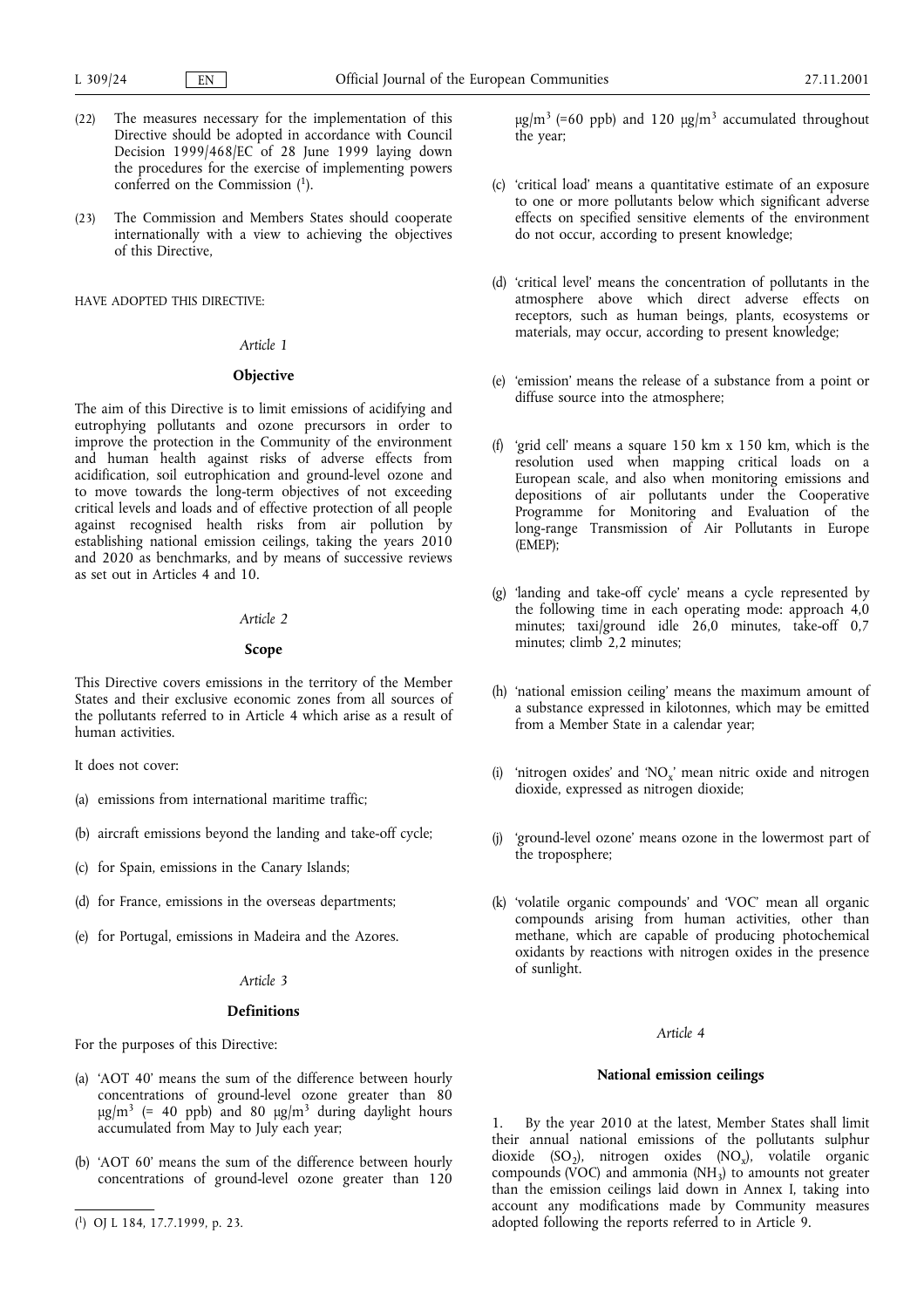Member States shall ensure that the emission ceilings laid down in Annex I are not exceeded in any year after 2010.

## Article 5

## Interim environmental objectives

The national emission ceilings in Annex I shall have as their purpose to meet broadly the following interim environmental objectives, for the Community as a whole, by 2010:

#### (a) Acidification

The areas where critical loads are exceeded shall be reduced by at least 50 % (in each grid cell) compared with the 1990 situation.

(b) Health-related ground-level ozone exposure

The ground-level ozone load above the critical level for human health (AOT60=0) shall be reduced by two-thirds in all grid cells compared with the 1990 situation. In addition, the ground-level ozone load shall not exceed an absolute limit of 2,9 ppm.h in any grid cell.

(c) Vegetation-related ground-level ozone exposure

The ground-level ozone load above the critical level for crops and semi-natural vegetation (AOT40=3 ppm.h) shall be reduced by one-third in all grid cells compared with the 1990 situation. In addition, the ground-level ozone load shall not exceed an absolute limit of 10 ppm.h, expressed as an exceedance of the critical level of 3 ppm.h in any grid cell.

#### Article 6

## National programmes

1. Member States shall, by 1 October 2002 at the latest, draw up programmes for the progressive reduction of national emissions of the pollutants referred to in Article 4 with the aim of complying at least with the national emission ceilings laid down in Annex I by 2010 at the latest.

2. The national programmes shall include information on adopted and envisaged policies and measures and quantified estimates of the effect of these policies and measures on emissions of the pollutants in 2010. Anticipated significant changes in the geographical distribution of national emissions shall be indicated.

3. Member States shall update and revise the national programmes as necessary by 1 October 2006.

Member States shall make available to the public and to appropriate organisations such as environmental organisations the programmes drawn up in accordance with paragraphs 1, 2 and 3. Information made available to the public and to organisations under this paragraph shall be clear, comprehensible and easily accessible.

#### Article 7

## Emission inventories and projections

1. Member States shall prepare and annually update national emission inventories and emission projections for 2010 for the pollutants referred to in Article 4.

2. Member States shall establish their emission inventories and projections using the methodologies specified in Annex III.

3. The Commission, assisted by the European Environment Agency, shall, in cooperation with the Member States and on the basis of the information provided by them, establish inventories and projections of the pollutants referred to in Article 4. The inventories and projections shall be made publicly available.

4. Any updating of the methodologies to be used in accordance with Annex III, shall be made in accordance with the procedure set out in Article 13(2).

## Article 8

## Reports by the Member States

1. Member States shall each year, by 31 December at the latest, report their national emission inventories and their emission projections for 2010 established in accordance with Article 7 to the Commission and the European Environment Agency. They shall report their final emission inventories for the previous year but one and their provisional emission inventories for the previous year. Emission projections shall include information to enable a quantitative understanding of the key socioeconomic assumptions used in their preparation.

2. Member States shall, by 31 December 2002 at the latest, inform the Commission of the programmes drawn up in accordance with Article 6(1) and (2).

Member States shall, by 31 December 2006 at the latest, inform the Commission of the updated programmes drawn up in accordance with Article 6(3).

3. The Commission shall forward the national programmes received to the other Member States within one month of their reception.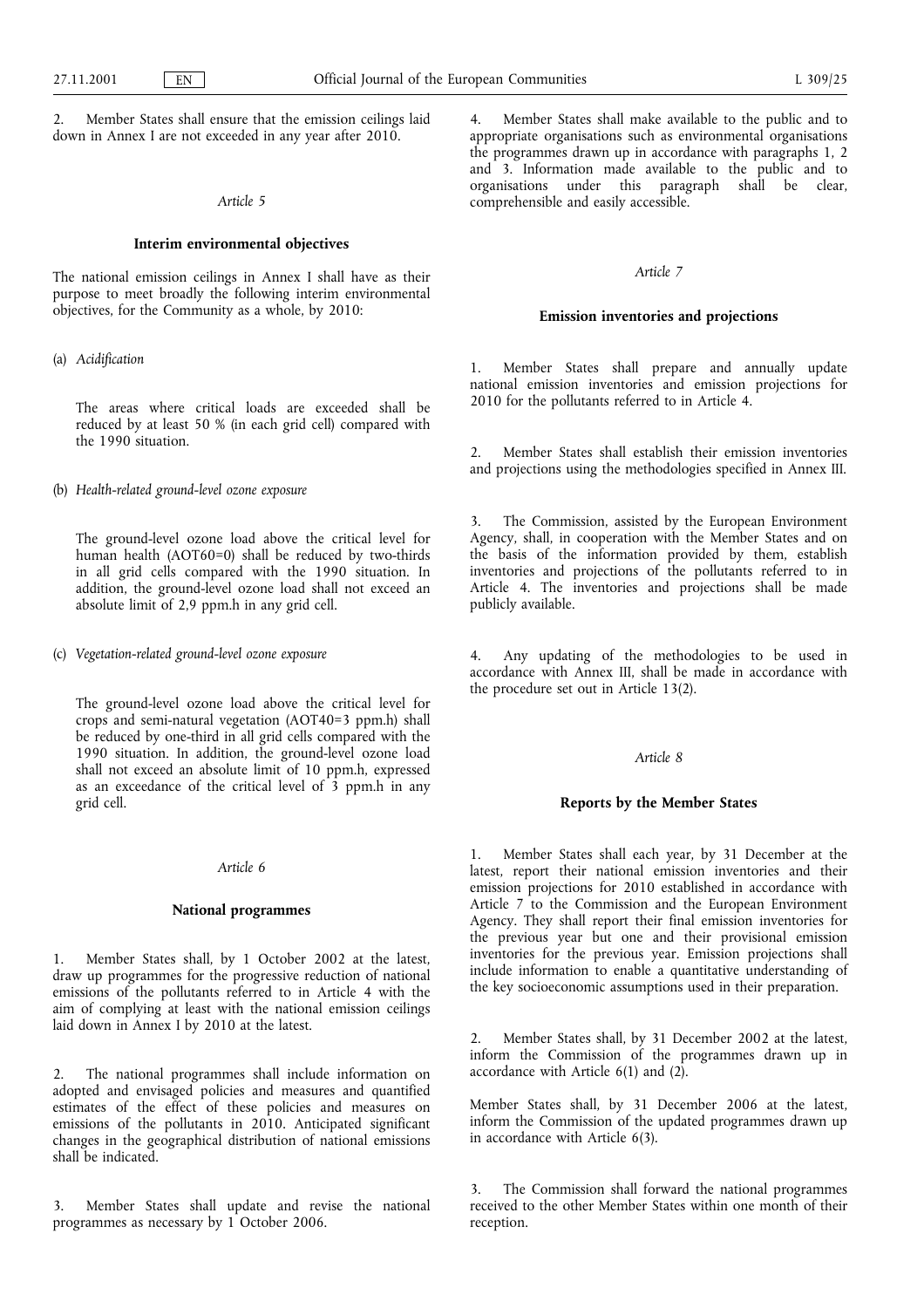4. The Commission shall, in accordance with the procedure set out in Article 13(2), establish provisions to ensure consistent and transparent reporting of national programmes.

# Article 9

# Reports by the Commission

In 2004 and 2008 the Commission shall report to the European Parliament and the Council on progress on the implementation of the national emission ceilings laid down in Annex I and on the extent to which the interim environmental objectives set out in Article 5 are likely to be met by 2010 and on the extent to which the long-term objectives set out in Article 1 could be met by 2020. The reports shall include an economic assessment, including cost-effectiveness, benefits, an assessment of marginal costs and benefits and the socioeconomic impact of the implementation of the national emission ceilings on particular Member States and sectors. They shall also include a review of the limitations of the scope of this Directive as defined in Article 2 and an evaluation of the extent to which further emission reductions might be necessary in order to meet the interim environmental objectives set out in Article 5. They shall take into account the reports made by Member States pursuant to Article 8(1) and  $(2)$ , as well as, inter alia:

- (a) any new Community legislation which may have been adopted setting emission limits and product standards for relevant sources of emissions;
- (b) developments of best available techniques in the framework of the exchange of information under Article 16 of Directive 96/61/EC;
- (c) emission reduction objectives for 2008 for emissions of sulphur dioxide and nitrogen oxides from existing large combustion plants, reported by Member States pursuant to Directive 2001/80/EC of the European Parliament and of the Council of 23 October 2001 on the limitation of emissions of certain pollutants into the air from large combustion plants  $(1)$ ;
- (d) emission reductions and reduction commitments by third countries, with particular focus on measures to be taken in the accession candidate countries, and the possibility for further emission reductions in regions in the vicinity of the Community;
- (e) any new Community legislation and any international regulations concerning ship and aircraft emissions;
- (f) the development of transport and any further action to control transport emissions;
- (g) developments in the field of agriculture, new livestock projections and improvements in emission reduction methods in the agricultural sector;
- (h) any major changes in the energy supply market within a Member State and new forecasts reflecting the actions taken by Member States to comply with their international obligations in relation to climate change;
- (i) assessment of the current and projected exceedances of critical loads and the WHO's guideline values for ground-level ozone;
- (j) the possibility of identification of a proposed interim objective for reducing soil eutrophication;
- (k) new technical and scientific data including an assessment of the uncertainties in:
	- (i) national emission inventories;
	- (ii) input reference data;
	- (iii) knowledge of the transboundary transport and deposition of pollutants;
	- (iv) critical loads and levels;
	- (v) the model used;

and an assessment of the resulting uncertainty in the national emission ceilings required to meet the interim environmental objectives mentioned in Article 5.

- (l) whether there is a need to avoid excessive costs for any individual Member State;
- (m) a comparison of model calculations with observations of acidification, eutrophication and ground-level ozone with a view to improving models;
- (n) the possible use, where appropriate, of relevant economic instruments.

In 2012 the Commission shall report to the European Parliament and the Council on compliance with the ceilings in Annex I and on progress in relation to the interim environmental objectives in Article 5 and the long-term objectives set out in Article 1. Its report shall take account of the reports made by Member States pursuant to Article 8(1) and  $(2)$  as well as the matters listed in points (a) to (n) of paragraph 1.

## Article 10

#### Review

1. The reports referred to in Article 9 shall take into account the factors listed in Article 9(1). In the light of these factors, of progress towards attaining the emission ceilings by the year 2010, of scientific and technical progress, and of the situation regarding progress towards attaining the interim (<sup>1</sup>) See p. 1 of this edition of the Official Journal. objectives of this Directive and the long-term objectives of no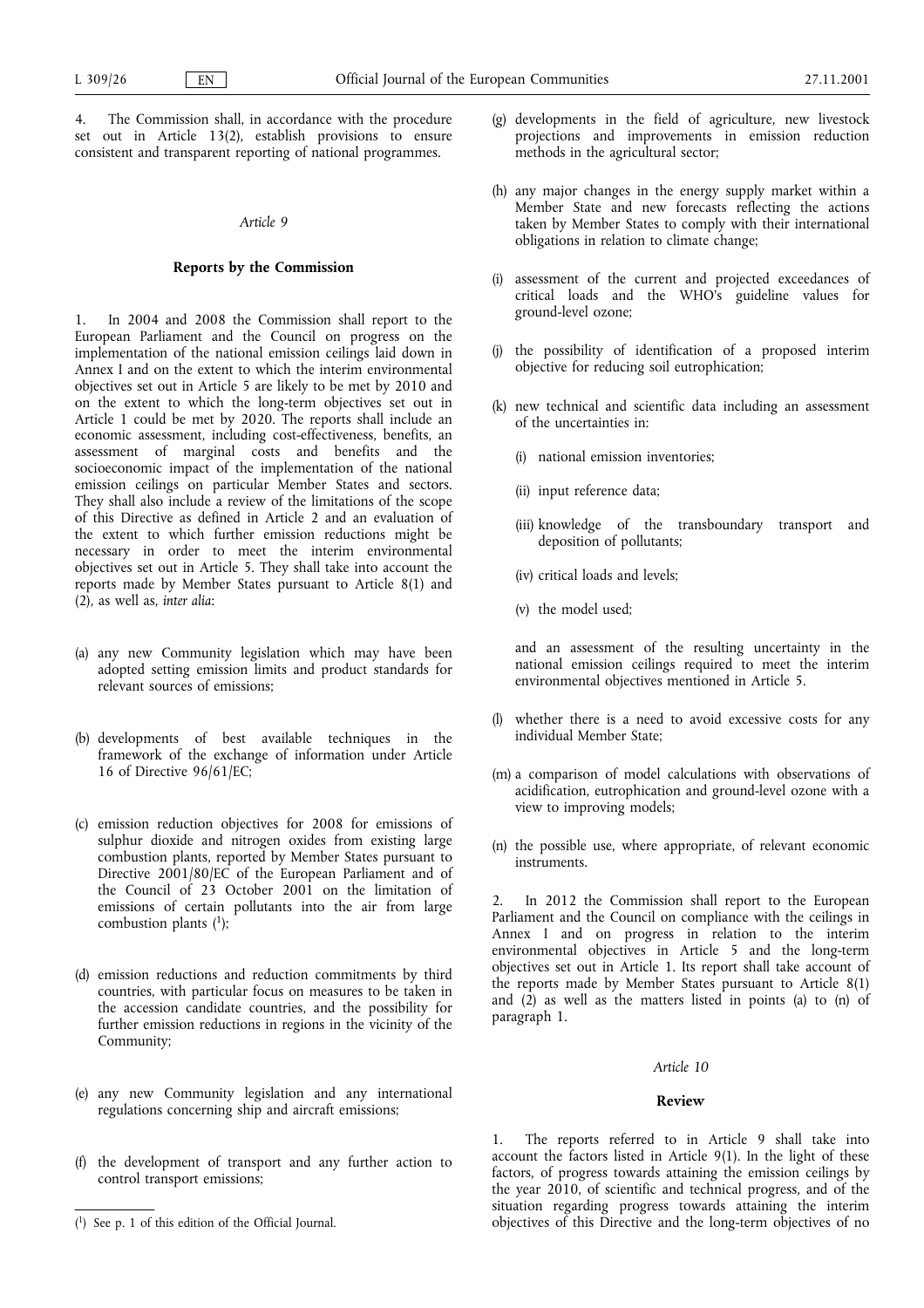exceedance of critical loads and levels and of WHO air quality guidelines for ozone, the Commission shall carry out a review of this Directive in preparation for each report.

In the review to be completed in 2004 an evaluation will be carried out of the indicative emission ceilings for the Community as a whole set out in Annex II. The evaluation of these indicative ceilings shall be a factor for consideration during analysis of further cost-effective actions that might be taken in order to reduce emissions of all relevant pollutants, with the aim of attaining the interim environmental objectives set out in Article 5, for the Community as a whole by 2010.

3. All reviews shall include a further investigation of the estimated costs and benefits of national emission ceilings, computed with state-of-the-art models and making use of the best available data to achieve the least possible uncertainty and taking also into account progress in the enlargement of the European Union, and of the merits of alternative methodologies, in the light of the factors listed in Article 9.

4. Without prejudice to Article 18 of Directive 96/61/EC, with the aim of avoiding distortion of competition, and taking into account the balance between benefits and costs of action, the Commission shall examine further the need to develop harmonised Community measures, for the most relevant economic sectors and products contributing to acidification, eutrophication and formation of ground-level ozone.

The reports referred to in Article 9 will, if appropriate, be accompanied by proposals for:

- (a) modifications of the national ceilings in Annex I with the aim of meeting the interim environmental objectives of Article 5 and/or for modifications to those interim environmental objectives;
- (b) possible further emission reductions with the aim of meeting, preferably by 2020, the long-term objectives of this Directive;
- (c) measures to ensure compliance with the ceilings.

# Article 11

## Cooperation with third countries

To promote the achievement of the objective set out in Article 1, the Commission and Member States, as appropriate, shall, without prejudice to Article 300 of the Treaty, pursue bilateral and multilateral cooperation with third countries and relevant international organisations such as the United Nations Economic Commission for Europe (UNECE), the International Maritime Organization (IMO) and the International Civil Aviation Organization (ICAO), including through the exchange of information, concerning technical and scientific research and development and with the aim of improving the basis for the facilitation of emission reductions.

#### Article 12

## Reports concerning ship and aircraft emission

1. By the end of 2002 the Commission shall report to the European Parliament and Council on the extent to which emissions from international maritime traffic contribute to acidification, eutrophication and the formation of ground-level ozone within the Community.

2. By the end of 2004 the Commission shall report to the European Parliament and Council on the extent to which emissions from aircraft beyond the landing and take-off cycle contribute to acidification, eutrophication and the formation of ground-level ozone within the Community.

3. Each report shall specify a programme of actions which could be taken at international and Community level as appropriate to reduce emissions from the sector concerned, as a basis for further consideration by the European Parliament and Council.

#### Article 13

# Committee

1. The Commission shall be assisted by the Committee set up by Article 12 of Directive 96/62/EC, hereinafter referred to as 'the Committee'.

2. Where reference is made to this paragraph, Articles 4 and 7 of Decision 1999/468/EC shall apply, having regard to the provisions of Article 8 thereof.

The period referred to in Article 4(3) of Decision 1999/468/EC shall be set at three months.

3. The Committee shall adopt its rules of procedure.

# Article 14

# Penalties

Member States shall determine the penalties applicable to breaches of the national provisions adopted pursuant to this Directive. The penalties shall be effective, proportionate and dissuasive.

## Article 15

# Transposition

1. Member States shall bring into force the laws, regulations and administrative provisions necessary to comply with this Directive before 27 November 2002. They shall forthwith inform the Commission thereof.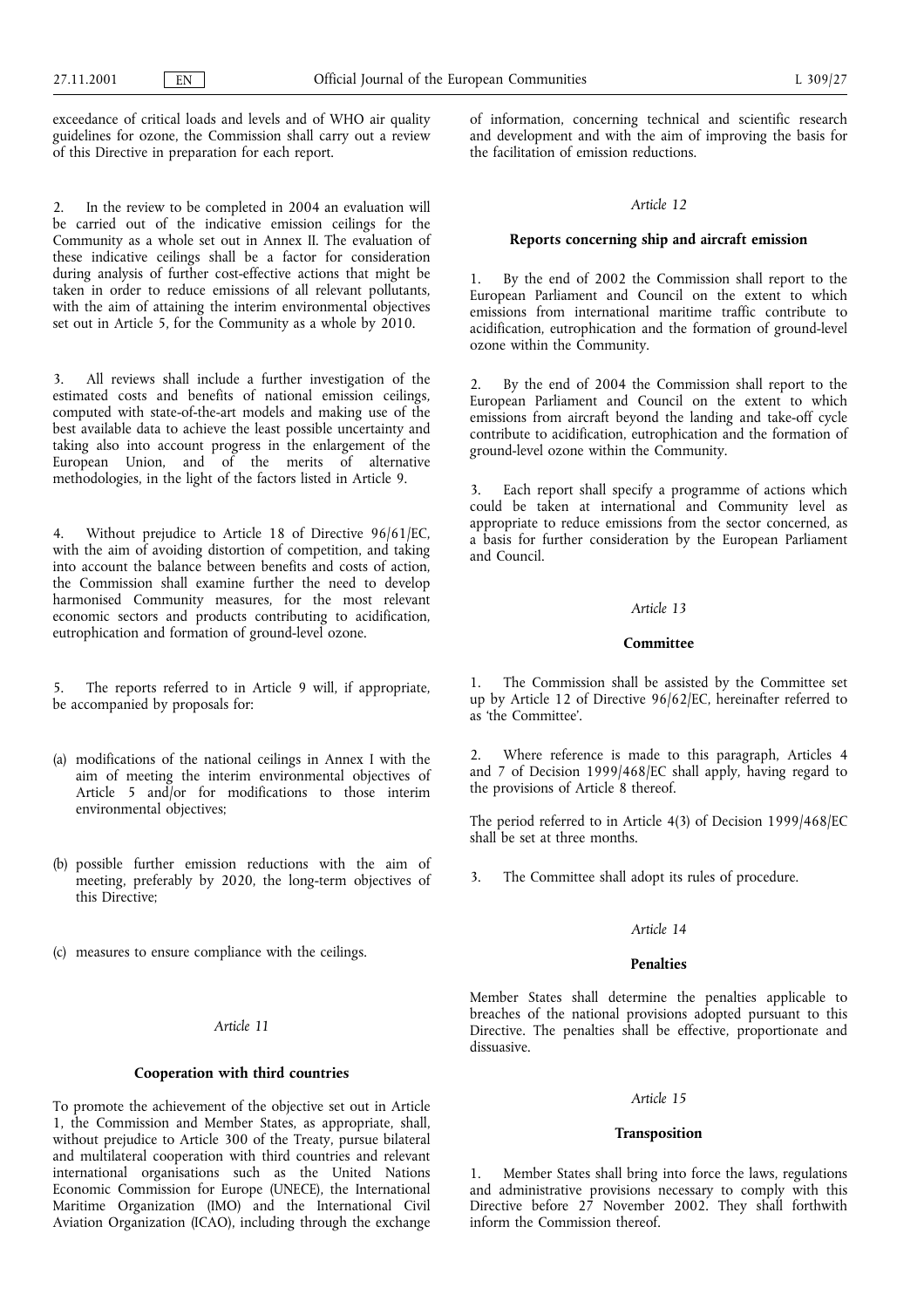made.

Article 17

# Addressees

This Directive is addressed to the Member States.

2. Member States shall communicate to the Commission the text of the main provisions of national law, which they adopt in the field covered by this Directive.

# Article 16

When Member States adopt those provisions, they shall contain a reference to this Directive or be accompanied by such reference on the occasion of their official publication. Member States shall determine how such reference is to be

# Entry into force

This Directive shall enter into force on the day of its publication in the Official Journal of the European Communities.

Done at Luxembourg, 23 October 2001.

For the European Parliament The President N. FONTAINE

For the Council The President A. NEYTS-UYTTEBROECK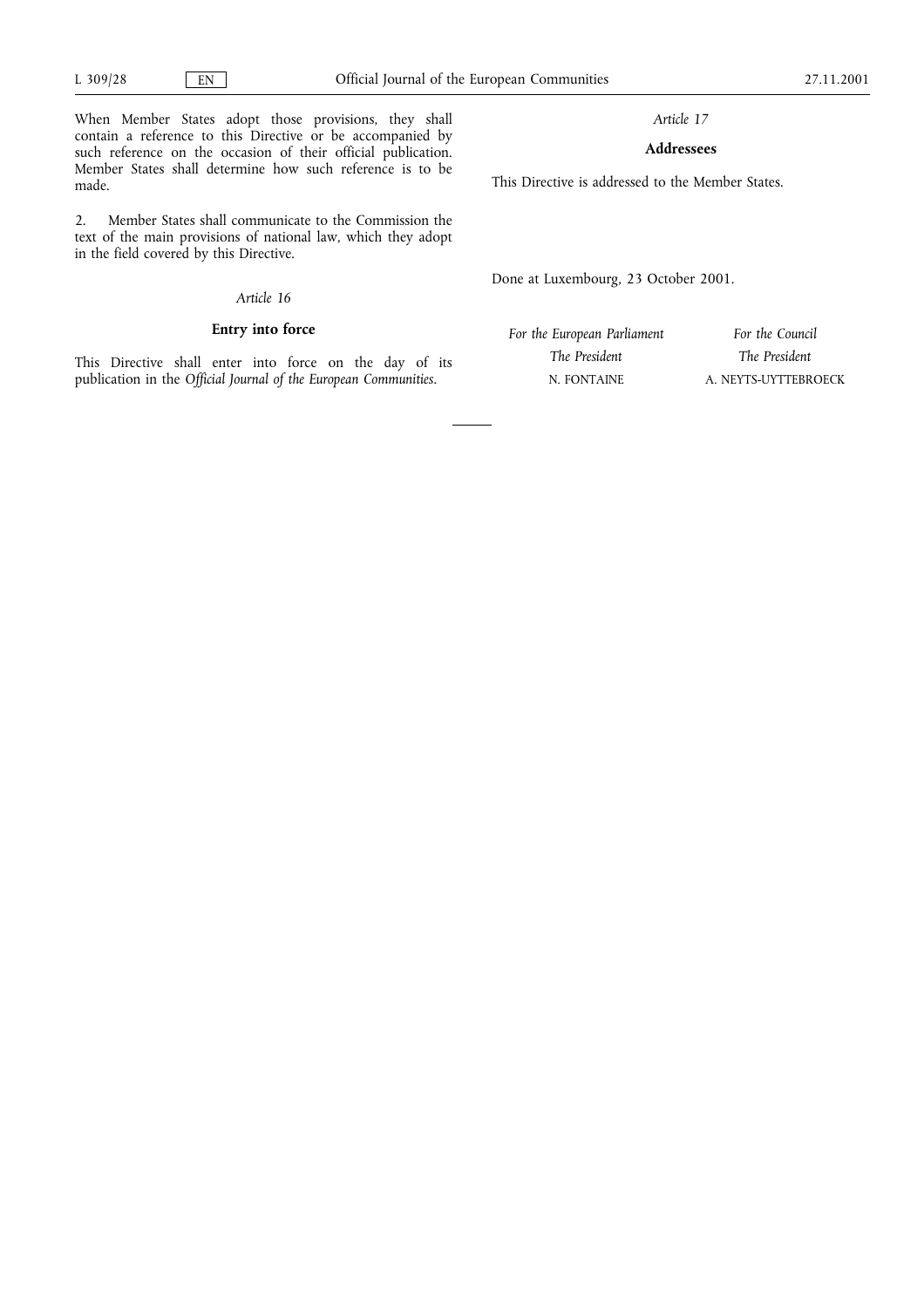# ANNEX I

# National emission ceilings for  $\text{SO}_2$ ,  $\text{NO}_x$ ,  $\text{VOC}$  and  $\text{NH}_3$ , to be attained by 2010  $(^1)$

| Country      | SO <sub>2</sub><br>Kilotonnes | $\mathrm{NO_x}$<br>Kilotonnes | <b>VOC</b><br>Kilotonnes | NH <sub>3</sub><br>Kilotonnes |
|--------------|-------------------------------|-------------------------------|--------------------------|-------------------------------|
| Austria      | 39                            | 103                           | 159                      | 66                            |
| Belgium      | 99                            | 176                           | 139                      | 74                            |
| Denmark      | 55                            | 127                           | 85                       | 69                            |
| Finland      | 110                           | 170                           | 130                      | 31                            |
| France       | 375                           | 810                           | 1 0 5 0                  | 780                           |
| Germany      | 520                           | 1051                          | 995                      | 550                           |
| Greece       | 523                           | 344                           | 261                      | 73                            |
| Ireland      | 42                            | 65                            | 55                       | 116                           |
| Italy        | 475                           | 990                           | 1 1 5 9                  | 419                           |
| Luxembourg   | $\overline{4}$                | 11                            | 9                        | $\overline{7}$                |
| Netherlands  | 50                            | 260                           | 185                      | 128                           |
| Portugal     | 160                           | 250                           | 180                      | 90                            |
| Spain        | 746                           | 847                           | 662                      | 353                           |
| Sweden       | 67                            | 148                           | 241                      | 57                            |
| UK           | 585                           | 1 1 6 7                       | 1 200                    | 297                           |
| <b>EC 15</b> | 3850                          | 6 5 1 9                       | 6 5 10                   | 3 1 1 0                       |

<sup>(</sup> 1) These national emission ceilings are designed with the aim of broadly meeting the interim environmental objectives set out in Article 5. Meeting those objectives is expected to result in a reduction of soil eutrophication to such an extent that the Community area with depositions of nutrient nitrogen in excess of the critical loads will be reduced by about 30% compared with the situation in 1990.